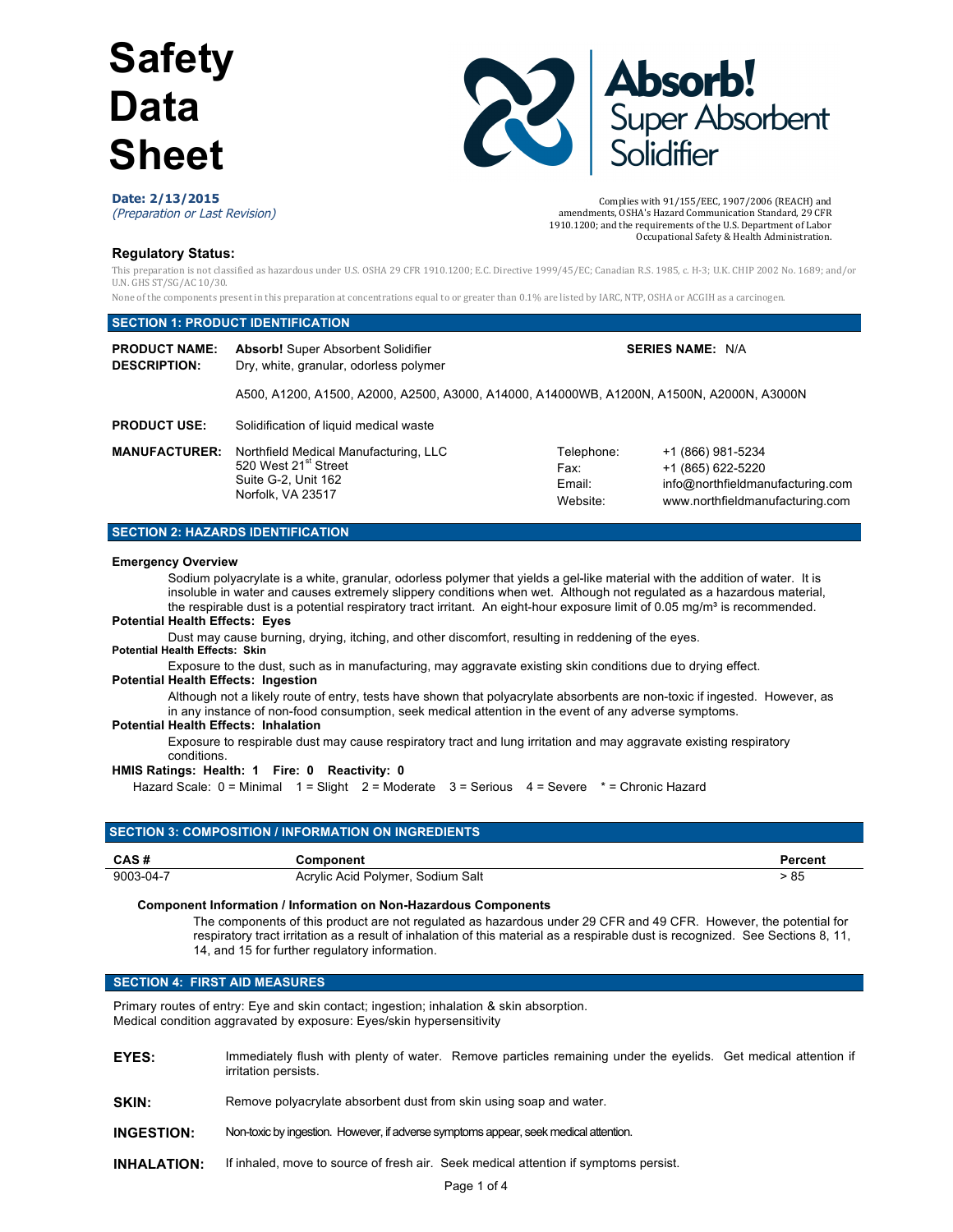

| <b>SECTION 5: FIRE-FIGHTING MEASURES</b>                                                                                                                                                                                                                                                                                                                                                                                                                                                                                                                                                                                                                                                                                                                                                                                                                                                                                                                                                                                                                                                                                                                                                                            |                                                                                                                                                                                                                  |  |  |  |  |
|---------------------------------------------------------------------------------------------------------------------------------------------------------------------------------------------------------------------------------------------------------------------------------------------------------------------------------------------------------------------------------------------------------------------------------------------------------------------------------------------------------------------------------------------------------------------------------------------------------------------------------------------------------------------------------------------------------------------------------------------------------------------------------------------------------------------------------------------------------------------------------------------------------------------------------------------------------------------------------------------------------------------------------------------------------------------------------------------------------------------------------------------------------------------------------------------------------------------|------------------------------------------------------------------------------------------------------------------------------------------------------------------------------------------------------------------|--|--|--|--|
| <b>GENERAL INFORMATION:</b>                                                                                                                                                                                                                                                                                                                                                                                                                                                                                                                                                                                                                                                                                                                                                                                                                                                                                                                                                                                                                                                                                                                                                                                         | No recognized fire hazards associated with the finished product. As in any fire, wear a self-contained<br>breathing apparatus in pressure-demand, MSHA/NIOSH (approved or equivalent), and full protective gear. |  |  |  |  |
| <b>FLASH POINT:</b>                                                                                                                                                                                                                                                                                                                                                                                                                                                                                                                                                                                                                                                                                                                                                                                                                                                                                                                                                                                                                                                                                                                                                                                                 | NA.                                                                                                                                                                                                              |  |  |  |  |
| <b>AUTOIGNITION TEMPERATURE:</b>                                                                                                                                                                                                                                                                                                                                                                                                                                                                                                                                                                                                                                                                                                                                                                                                                                                                                                                                                                                                                                                                                                                                                                                    | <b>NA</b>                                                                                                                                                                                                        |  |  |  |  |
| <b>HAZARD CLASSIFICATION:</b><br>None                                                                                                                                                                                                                                                                                                                                                                                                                                                                                                                                                                                                                                                                                                                                                                                                                                                                                                                                                                                                                                                                                                                                                                               |                                                                                                                                                                                                                  |  |  |  |  |
| $\mathbf{1}$<br><b>HEALTH:</b>                                                                                                                                                                                                                                                                                                                                                                                                                                                                                                                                                                                                                                                                                                                                                                                                                                                                                                                                                                                                                                                                                                                                                                                      | <b>REACTIVITY:</b><br><b>FLAMMABILITY:</b><br>$\mathbf{0}$<br>$\overline{0}$<br><b>SPECIAL</b>                                                                                                                   |  |  |  |  |
| <b>EXTINGUISHING MEDIA:</b><br>Dry chemical foam, carbon dioxide, and water fog. Extremely slippery conditions<br>are created if spilled product comes into contact with water.                                                                                                                                                                                                                                                                                                                                                                                                                                                                                                                                                                                                                                                                                                                                                                                                                                                                                                                                                                                                                                     |                                                                                                                                                                                                                  |  |  |  |  |
| <b>SPECIAL FIRE FIGHTING PROCEDURES:</b>                                                                                                                                                                                                                                                                                                                                                                                                                                                                                                                                                                                                                                                                                                                                                                                                                                                                                                                                                                                                                                                                                                                                                                            | Firefighters should wear full protective clothing including self-contained<br>breathing apparatus.                                                                                                               |  |  |  |  |
| UNUSUAL FIRE AND EXPLOSION HAZARDS:<br>None.                                                                                                                                                                                                                                                                                                                                                                                                                                                                                                                                                                                                                                                                                                                                                                                                                                                                                                                                                                                                                                                                                                                                                                        |                                                                                                                                                                                                                  |  |  |  |  |
| <b>HAZARDOUS DECOMPOSITION PRODUCTS:</b><br>Temperatures above 200°C. Thermal decomposition can give toxic products,<br>organic derivatives, and carbon monoxide.                                                                                                                                                                                                                                                                                                                                                                                                                                                                                                                                                                                                                                                                                                                                                                                                                                                                                                                                                                                                                                                   |                                                                                                                                                                                                                  |  |  |  |  |
| <b>SECTION 6: ACCIDENTAL RELEASE MEASURES</b>                                                                                                                                                                                                                                                                                                                                                                                                                                                                                                                                                                                                                                                                                                                                                                                                                                                                                                                                                                                                                                                                                                                                                                       |                                                                                                                                                                                                                  |  |  |  |  |
| <b>Personal Precautions</b>                                                                                                                                                                                                                                                                                                                                                                                                                                                                                                                                                                                                                                                                                                                                                                                                                                                                                                                                                                                                                                                                                                                                                                                         | Avoid contact with skin and eyes. Prohibit inhalation of dust.                                                                                                                                                   |  |  |  |  |
| Spill and Leak Procedures<br>Sweep or vacuum material when possible and shovel into a waste container. Use caution after<br>contact of product with water, as extremely slippery conditions will result. Residuals maybe flushed<br>with water into the drain for normal wastewater treatment. This is a non-hazardous waste suitable for<br>disposal in an approved solid waste landfill.                                                                                                                                                                                                                                                                                                                                                                                                                                                                                                                                                                                                                                                                                                                                                                                                                          |                                                                                                                                                                                                                  |  |  |  |  |
| <b>Environmental Precautions</b>                                                                                                                                                                                                                                                                                                                                                                                                                                                                                                                                                                                                                                                                                                                                                                                                                                                                                                                                                                                                                                                                                                                                                                                    | Product becomes slippery when it absorbs water. Do not release into the environment. Do not let<br>large amounts of product enter drains.                                                                        |  |  |  |  |
| <b>SECTION 7: HANDLING &amp; STORAGE</b>                                                                                                                                                                                                                                                                                                                                                                                                                                                                                                                                                                                                                                                                                                                                                                                                                                                                                                                                                                                                                                                                                                                                                                            |                                                                                                                                                                                                                  |  |  |  |  |
| <b>HANDLING &amp; STORAGE:</b>                                                                                                                                                                                                                                                                                                                                                                                                                                                                                                                                                                                                                                                                                                                                                                                                                                                                                                                                                                                                                                                                                                                                                                                      | Handle as an eye and respiratory tract irritant. Store in a dry, closed container.                                                                                                                               |  |  |  |  |
| <b>OTHER PRECAUTIONS:</b>                                                                                                                                                                                                                                                                                                                                                                                                                                                                                                                                                                                                                                                                                                                                                                                                                                                                                                                                                                                                                                                                                                                                                                                           | None.                                                                                                                                                                                                            |  |  |  |  |
|                                                                                                                                                                                                                                                                                                                                                                                                                                                                                                                                                                                                                                                                                                                                                                                                                                                                                                                                                                                                                                                                                                                                                                                                                     | SECTION 8: EXPOSURE CONTROLS/PERSONAL PROTECTION                                                                                                                                                                 |  |  |  |  |
| <b>Exposure Guidelines</b><br>A: General Product Information<br>This product is not regulated as a hazardous material. However, the manufacturer recognizes the potential for respiratory<br>tract irritation and recommends an eight-hour exposure limit of 0.05 mg/m <sup>3</sup> .<br><b>B: Component Exposure Limits</b><br>No information available.<br><b>Engineering Controls</b><br>Provide local exhaust ventilation to maintain worker exposure to less than 0.05 mg/m <sup>3</sup> over an eight-hour period.<br>PERSONAL PROTECTIVE EQUIPMENT<br>Personal Protective Equipment: Eyes/Face<br>Wear safety glasses with side shields or goggles when handling product in the manufacturing environment.<br>Personal Protective Equipment: Skin<br>Use impervious gloves when handling the product in the manufacturing environment.<br><b>Personal Protective Equipment: Respiratory</b><br>Wear respirator with a high efficiency filter is particulate concentration in the work area exceeds 0.05 mg/m <sup>3</sup> over an eight<br>hour time period.<br>Personal Protective Equipment: General<br>Obey reasonable safety precautions and practice good housekeeping. Wash thoroughly after handling. |                                                                                                                                                                                                                  |  |  |  |  |
|                                                                                                                                                                                                                                                                                                                                                                                                                                                                                                                                                                                                                                                                                                                                                                                                                                                                                                                                                                                                                                                                                                                                                                                                                     | <b>SECTION 9: PHYSICAL/CHEMICAL CHARACTERISTICS</b>                                                                                                                                                              |  |  |  |  |
| White Granular Powder<br>Appearance<br>Odor<br>None<br><b>Physical State</b><br>Solid<br>Specific Gravity (Bulk Density)<br>$0.62 - 0.74$ g/ml<br><b>Melting Point</b><br>$>$ 330 °C<br>Solubility in Water<br>Swells in water<br><b>Auto-Ignition Temperature</b><br>$>$ 400 °C                                                                                                                                                                                                                                                                                                                                                                                                                                                                                                                                                                                                                                                                                                                                                                                                                                                                                                                                    |                                                                                                                                                                                                                  |  |  |  |  |

pH 6 - 8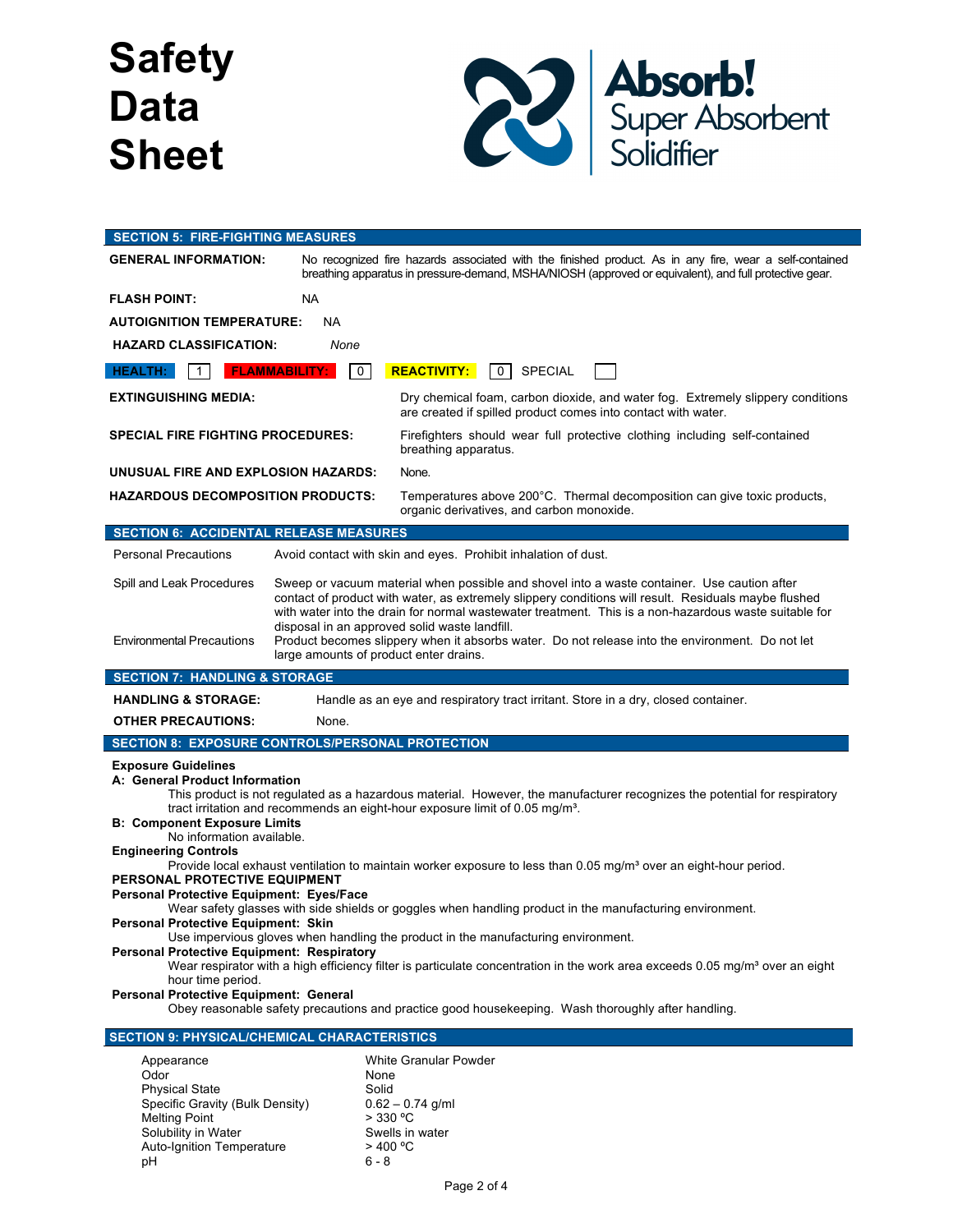

#### **SECTION 10: STABILITY AND REACTIVITY**

**STABILITY:** This material is chemically stable under normal and anticipated storage and handling conditions.

**CONDITIONS TO AVOID:** Store protected from moisture. Keep away from heat and sources of ignition.

# **INCOMPATIBILITY (MATERIAL TO AVOID): None**

**HAZARDOUS DECOMPOSITION OR BY-PRODUCTS:** Decomposition above 200°C. Thermal decomposition can give toxic byproducts, organic vapors, and carbon monoxide.

LD<sub>50</sub> rat > 1600 mg/kg,<sup>1</sup> LD<sub>50</sub> mouse > 3200 mg/kg,<sup>1</sup>

TA1537) and Escherichia coli (WP2uvrA) <sup>1</sup>

Ames test is negative, using Salmonella typhimurium (TA98, TA100, TA1535 and

# **HAZARDOUS POLYMERIZATION:** Will not occur.

# **SECTION 11: TOXICOLOGICAL INFORMATION**

**Acute and Chronic Toxicity**

#### **General Product Information:**

Corrosiveness None (rabbit)<sup>1</sup><br>Acute oral toxicity: LD<sub>so</sub> rat > 160 Skin irritation: Not an irritant (human, rabbit) Eye irritation: Not an irritant (rabbit) Vaginal Mucosal Irritation Not an irritant (dog)<br>
Ames Mutagenicity Test Ames test is negativ

Skin Contact sensitization Non-sensitizing (Guinea pig)<sup>1</sup> Symptoms of Exposure Dust may cause eye, nasal, or bronchial irritation

 $1 =$  data of contracted outside laboratory

#### **Carcinogenicity:**

**Component Carcinogenicity** No information is available.

#### **Chronic Toxicity**

Chronic inhalation exposure to rates for a lifetime (two years) using sodium polyacrylate that had been micronized to a respirable particle size (less than 10 microns) produced non-specific inflammation and chronic lung injury at 0.2 mg/m<sup>3</sup> and 0.8 mg/m<sup>3</sup>. Also, at 0.8 mg/m<sup>3</sup>, tumors were seen in some test animals. In the absence of chronic inflammation, tumors are not expected. There were no adverse effects detected at 0.05 mg/m<sup>3</sup>.

## **SECTION 12: ECOLOGICAL INFORMATION**

#### **Ecotoxicity**

#### **A: General Product Information**

Composted polyacrylate absorbents are non-toxic to aquatic or terrestrial organisms at predicted exposure levels. **B: Component Analysis – Ecotoxicity – Aquatic Toxicity**

# No information available.

#### **Environmental Fate**

Polyacrylate absorbents are relatively inert in aerobic and anaerobic conditions. They are immobile in landfills and soil systems (> 90% retention), with the mobile fraction showing biodegradability. They are also compatible with incineration of municipal solid waste. Incidental down-the-drain disposal of small quantities of polyacrylic absorbents will not affect the performance of wastewater treatment systems.

# **SECTION 13: DISPOSAL CONSIDERATIONS**

# **US EPA Waste Number & Descriptions**

- **A: General Product Information**
	- This product is a non-hazardous waste material suitable for approved sold waste landfills.
- **B: Component Waste Numbers**
	- No EPA Waste Numbers are applicable for this product's components.

# **Disposal Instructions**

Dispose of in accordance with Local, State, and Federal Regulations.